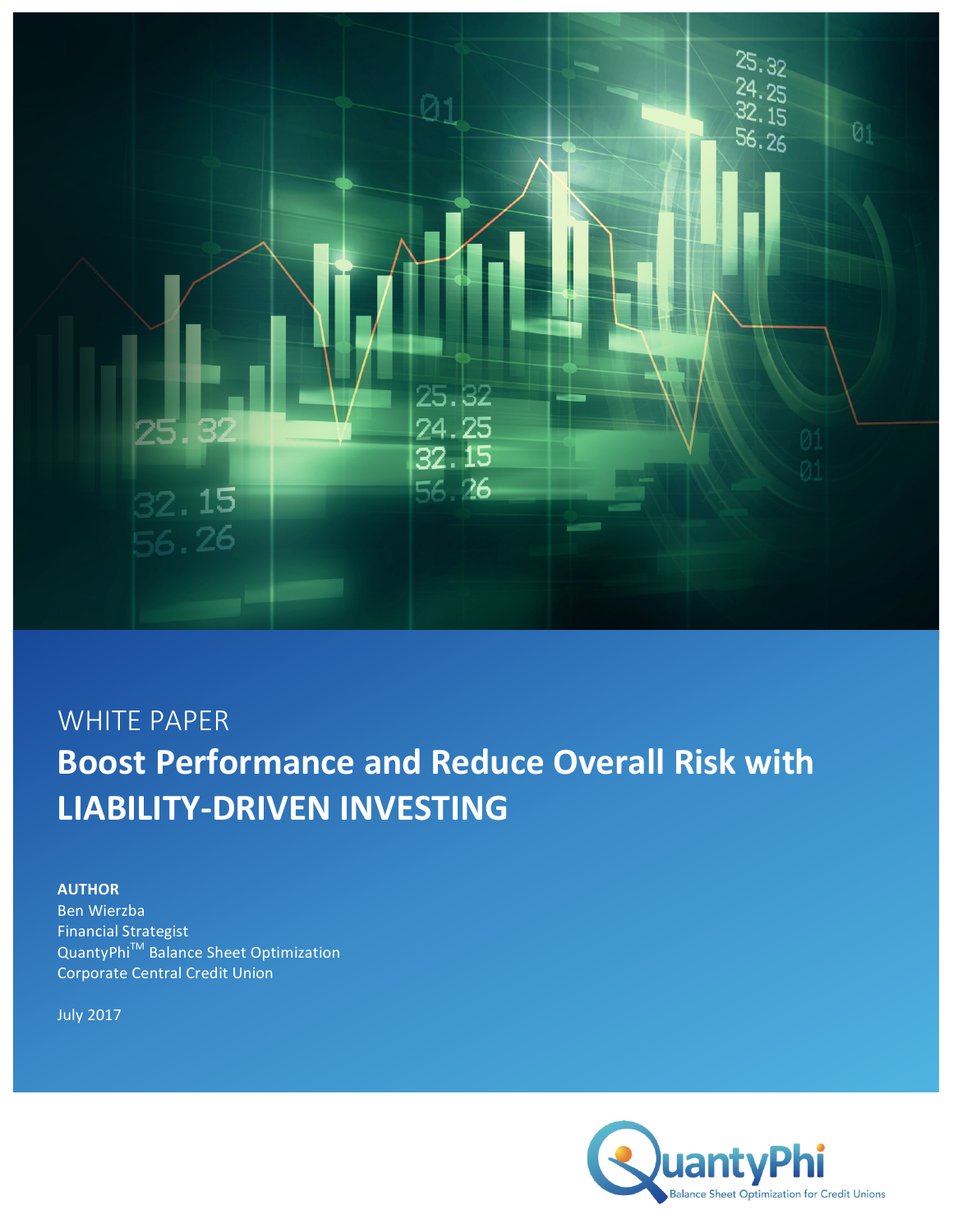In the financial institutions world, interest rate risk has become a main concern of examiners everywhere. But when investment managers discuss the investment portfolio, conversations often revolve around risk and return as they relate to the portfolio only. While return and risk of the investment portfolio are certainly important, they should not be the only driving forces behind a credit union's investing strategy, nor should the investment portfolio be an entity that operates independently from other balance sheet components. According to the BAI Foundation, a financial institution's objectives in managing securities portfolios should include the following, listed in order of importance:

- 1. To manage overall interest rate risk of the entire balance sheet
- 2. To manage liquidity
- 3. To produce income
- 4. To manage credit risk $1$

Too often, financial institutions' portfolios of loans and leases are not very liquid and carry substantial credit risk that can put the entire institution at risk. Liability-driven investing, however, can remedy that situation. With this practice, risk relative to liabilities is the primary concern. Risk objectives are determined by asset liability management (ALM) strategies that focus on funding liabilities. A good investment manager will structure the securities portfolio in such a way that it plays a balancing role in providing a ready source of liquidity while at the same time, it offsets the loan portfolio's credit risk. Income production comes from tactical asset allocation that involves underweighting or overweighting asset classes relative to target weights in the policy portfolio, adding value strategically.

### **Liability-Driven ALM Approaches to Consider**

As stated above, liability-driven ALM approaches focus on modeling liabilities, and then adopting optimal asset allocations to fund those liabilities. Two liability-driven strategies most relied upon by financial institutions are the dedication strategies of *cash-flow matching* and *immunization*. Dedication strategies are specialized fixed-income strategies designed to accommodate the specific funding needs of the investor. Risk control within these strategies can be improved by matching the characteristics and constraints of the liabilities with the characteristics of the investor and the constraints of the financial institution. An investor or institution likely to favor the liability-driven approach would be an investor or institution with:

- Below average risk tolerance
- High penalties to pay for failure to meet liabilities
- Liabilities that have interest-rate-sensitive market values
- Risk in the investment portfolio that limits the ability to profitably take risk elsewhere
- Legal and regulatory requirements, as well as incentives, that favor holding fixed-income securities
- Tax incentives that favor holding fixed-income securities<sup>2</sup>

Generally, credit unions use more conservative approaches to investing, but those conservative strategies often lower overall risk tolerance. The fact that credit unions must meet the demand of their borrowers at any given time and deliver products that are interest-rate sensitive oftentimes prevents management from looking at both sides of the balance sheet for opportunity. These "blinders" can result in too much risk exposure in the investment portfolio, causing credit unions to lose the ability to take on more risk in the more-profitable loan portfolio. The liability-driven ALM strategies of cash-flow matching and immunization address this issue.

### **Matched Book (Cash-Flow Matching)**

<u> 1989 - Johann Barn, mars ann an t-Amhain an t-Amhain an t-Amhain an t-Amhain an t-Amhain an t-Amhain an t-Amh</u>

Cash-flow matching is an appealing strategy because the portfolio manager only needs to select securities to match the timing and amount of liabilities. For example, a bond is selected with a maturity that matches the latest liability on the balance sheet. The amount of that liability is the amount of principal invested into that bond. This process continues until all liabilities have been matched by the securities selected for the portfolio. Simply put, the cash-flow matching

<sup>&</sup>lt;sup>1</sup> "Managing Investment Portfolios: A Dynamic Process" by R. Charles Tschampion, CFA, Laurence B. Siegel, Dean J. Takahashi, John L. Maginn, CFA, 2007

 $2$  "Managing Investment Portfolios: A Dynamic Process" by William F. Sharpe, Peng Chen, CFA, Jerald E. Pinto, CFA, Dennis W. McLeavey, CFA, 2007